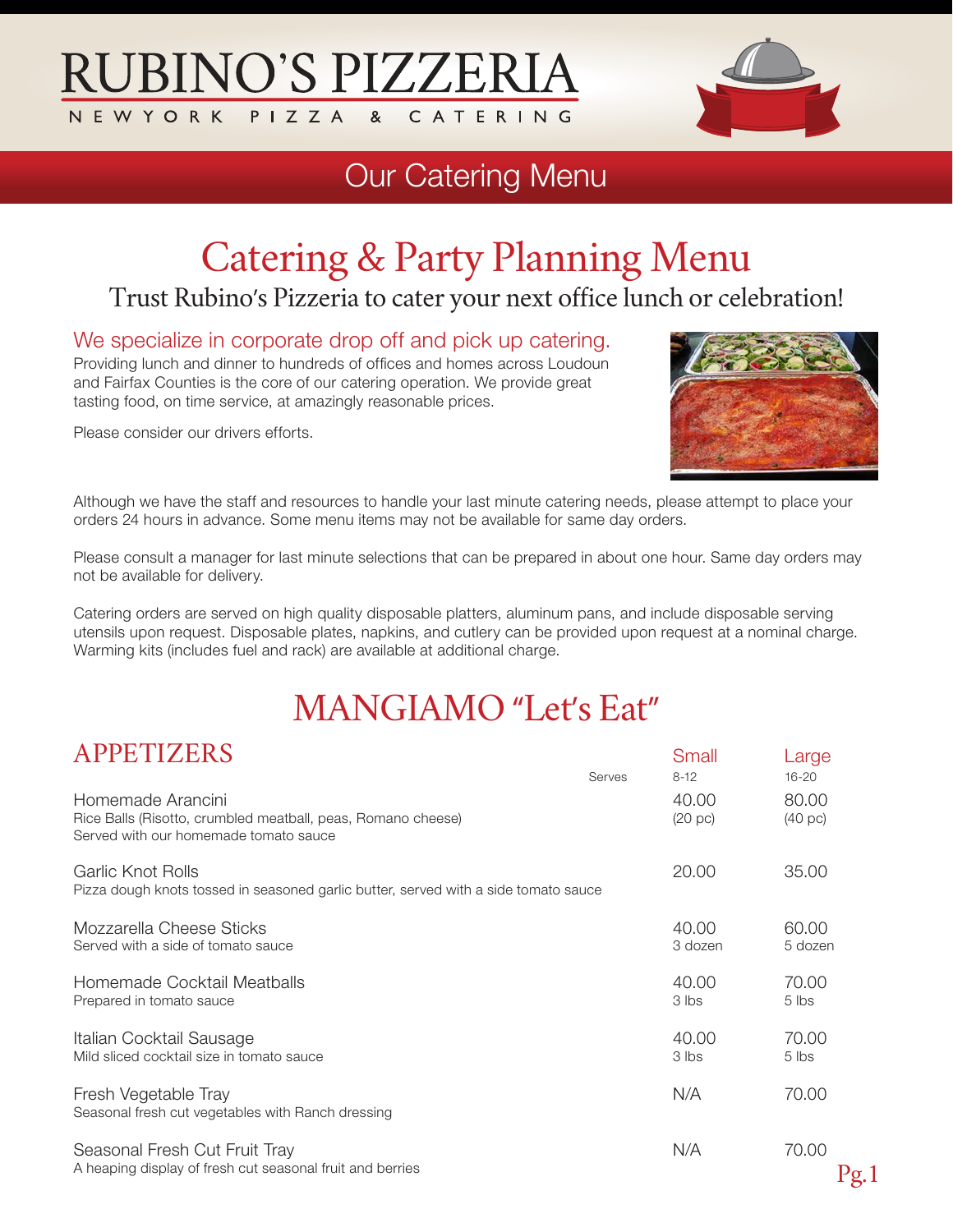#### BUFFALO WINGS & TENDERS

| <b>Buffalo Wings</b><br>Fresh jumbo chicken wings deep fried to order. Tossed in: Hot, Mild, Sweet Baby Ray's BBQ Sauce, or Sweet & Spicy Honey Glaze<br>Includes: Ranch and Blue Cheese dressing | Market \$ per dozen |
|---------------------------------------------------------------------------------------------------------------------------------------------------------------------------------------------------|---------------------|
| <b>Boneless Wings</b><br>Tossed in: Hot, Mild, Sweet Baby Ray's BBQ Sauce, or Sweet & Spicy Honey Glaze                                                                                           | 13.99 per lb.       |
| Chicken Tenders<br>Served with sides of Honey Mustard and BBQ Sauce on black disposable platters                                                                                                  | 18.99 per dozen     |
| <b>Buffalo Tenders</b><br>Served with sides of Ranch and Blue Cheese                                                                                                                              | 19.99 per dozen     |

PIZZA PARTY 12.95 per person

Our entire pizza menu is available for catering. However, for large groups of (20 or more) we suggest ordering our pizza party. We'll prepare a variety of our most popular 16" pizzas, fresh tossed salad and a delicious tray of fresh baked cookies, enough for everyone to enjoy.

Please let us know if you would like to add beverages or wings to your pizza party order.

#### GREEN SALADS Small Large

|                                                                                                                                              | Serves | $8-12$ | $16 - 20$ |
|----------------------------------------------------------------------------------------------------------------------------------------------|--------|--------|-----------|
| Garden Salad<br>Mixed greens, tomato, cucumber, and red onion. House dressing served on the side                                             |        | 30.00  | 55.00     |
| Caesar Salad<br>Hearts of Romaine, Parmesan cheese, and croutons. Caesar dressing is premixed                                                |        | 30.00  | 55.00     |
| Greek Salad<br>Mixed greens, tomato, Kalamata olives, red onion, pepperoncini, artichoke hearts, and feta cheese. House dressing is premixed |        | 35.00  | 65.00     |

Gorgonzola Walnut Salad 35.00 65.00 Fresh salad greens topped w/ Gorgonzola cheese, candied walnuts, & fresh strawberries. Served w/ Balsamic dressing on the side

| <b>VEGETABLES</b>                                                                                                    | Serves | Small<br>$8-12$ | Large<br>$16 - 20$ |
|----------------------------------------------------------------------------------------------------------------------|--------|-----------------|--------------------|
| Steamed Broccoli<br>Lightly seasoned with salt, pepper, and butter                                                   |        | 30.00           | 55.00              |
| Broccoli Romano<br>Fresh broccoli tossed in olive oil with crushed red pepper and Parmesan cheese                    |        | 30.00           | 55.00              |
| Vegetable Medley (Steamed)<br>Broccoli, cauliflower, and baby carrots lightly seasoned with salt, pepper, and butter |        | 30.00           | 55.00              |
| Vegetable Medley in Tomato Gravy<br>Broccoli, cauliflower, and baby carrots in our homemade tomato sauce             |        | 35.00           | 60.00              |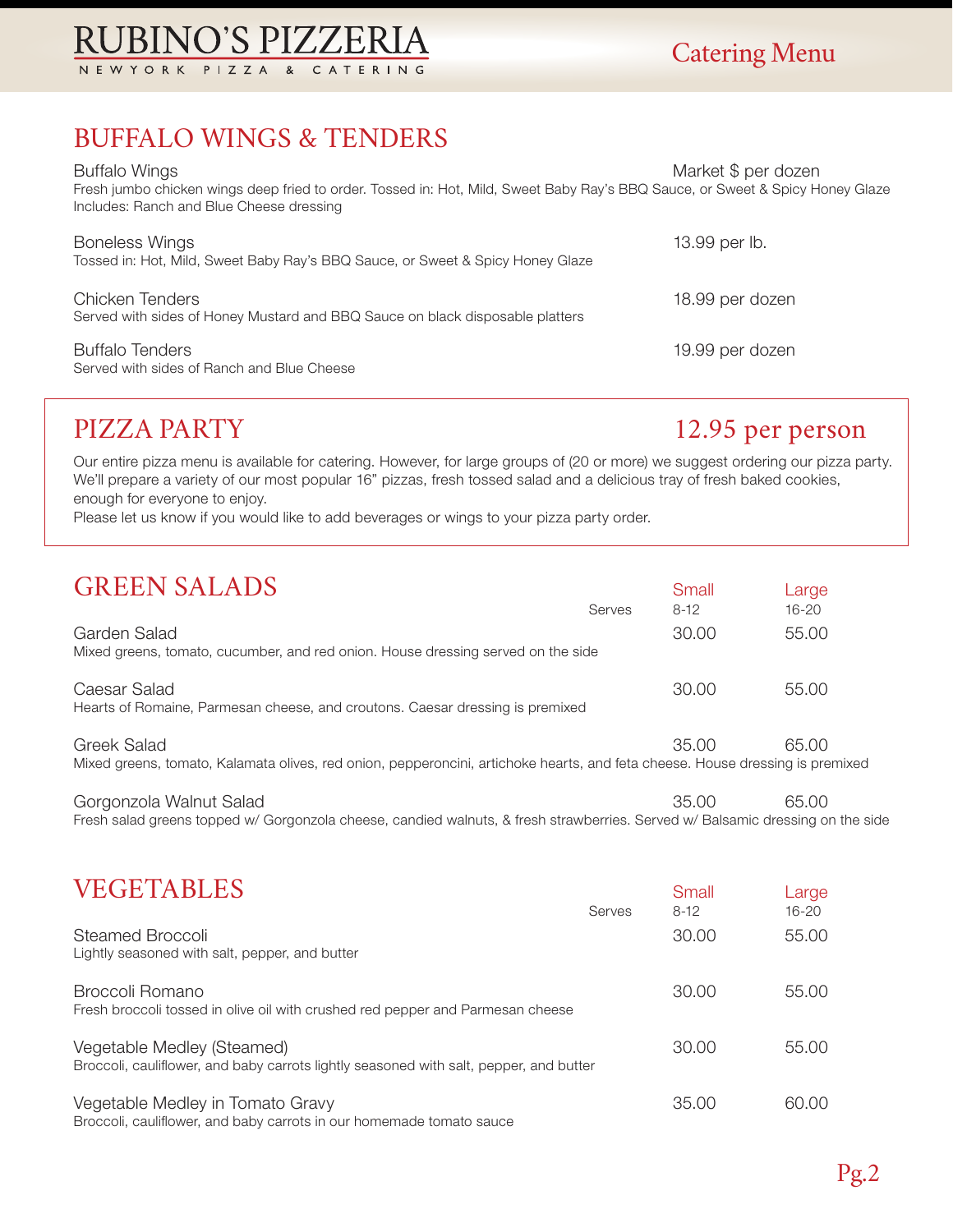### HOMEMADE SALADS by the QUART

| Tortellini Basil Pesto Salad<br>Cheese tortellini, basil pesto, feta cheese, and sun-dried tomatoes (Served cold)                                                                                      | 12.99 each Quart |
|--------------------------------------------------------------------------------------------------------------------------------------------------------------------------------------------------------|------------------|
| <b>Tortellini Salad</b><br>Cheese tortellini, diced salami, black olives, marinated button mushrooms, red onion, roasted red peppers, and feta tossed with<br>our House Italian dressing (Served cold) | 12.99 each Quart |
| Ciliegine Salad<br>Fresh mozzarella balls and grape tomatoes tossed with olive oil & balsamic, garnished with fresh basil                                                                              | 14.99 each Quart |
| Potato Salad                                                                                                                                                                                           | 11.99 each Quart |
| Coleslaw                                                                                                                                                                                               | 11.99 each Quart |

#### PREPARED SANDWICH PLATTERS & TRAYS

| Mini Hero Sandwich Platter (18 pieces)                                                                                                                                                                                                    | <b>Serves 10-12</b> | 89.00 |
|-------------------------------------------------------------------------------------------------------------------------------------------------------------------------------------------------------------------------------------------|---------------------|-------|
| Crispy French rolls with an assortment of oven roasted turkey, imported ham, and top round roast beef sandwiches with cheese<br>and leaf lettuce                                                                                          |                     |       |
| Mini Hero Salad Sandwich Platter (18 pieces)<br>Crispy French rolls stuffed with freshly prepared chicken & tuna salad and leaf lettuce                                                                                                   | Serves 10-12        | 89.00 |
| American Hoagie Platter (18 pieces)                                                                                                                                                                                                       | Serves 10-12        | 89.00 |
| An assortment of freshly prepared, oven roasted turkey breast, imported ham, and top round roast beef hoagies arranged on an<br>18" platter. Hoagies are cut and prepared fully dressed. Chicken & tuna salad hoagies are also available. |                     |       |
| Italian Hoagie Platter (18 pieces)                                                                                                                                                                                                        | Serves 10-12        | 89.00 |
| Knuckle sandwiches (Italian Hoagies) freshly prepared and arranged on an 18" platter.<br>Hoagies are cut and prepared fully dressed.                                                                                                      |                     |       |
| Italian / American Hoagie Platter (18 pieces)                                                                                                                                                                                             | Serves 10-12        | 89.00 |
| An assortment of Italian & American Hoagies freshly prepared and arranged on an 18" platter.                                                                                                                                              |                     |       |
| Wrap Platter (18 pieces)                                                                                                                                                                                                                  | Serves 10-12        | 89.00 |
| An assortment of our deli sandwiches stuffed in colorful tortilla wraps. Wraps are served fully dressed.                                                                                                                                  |                     |       |

Homemade chicken & tuna salad wraps are also available.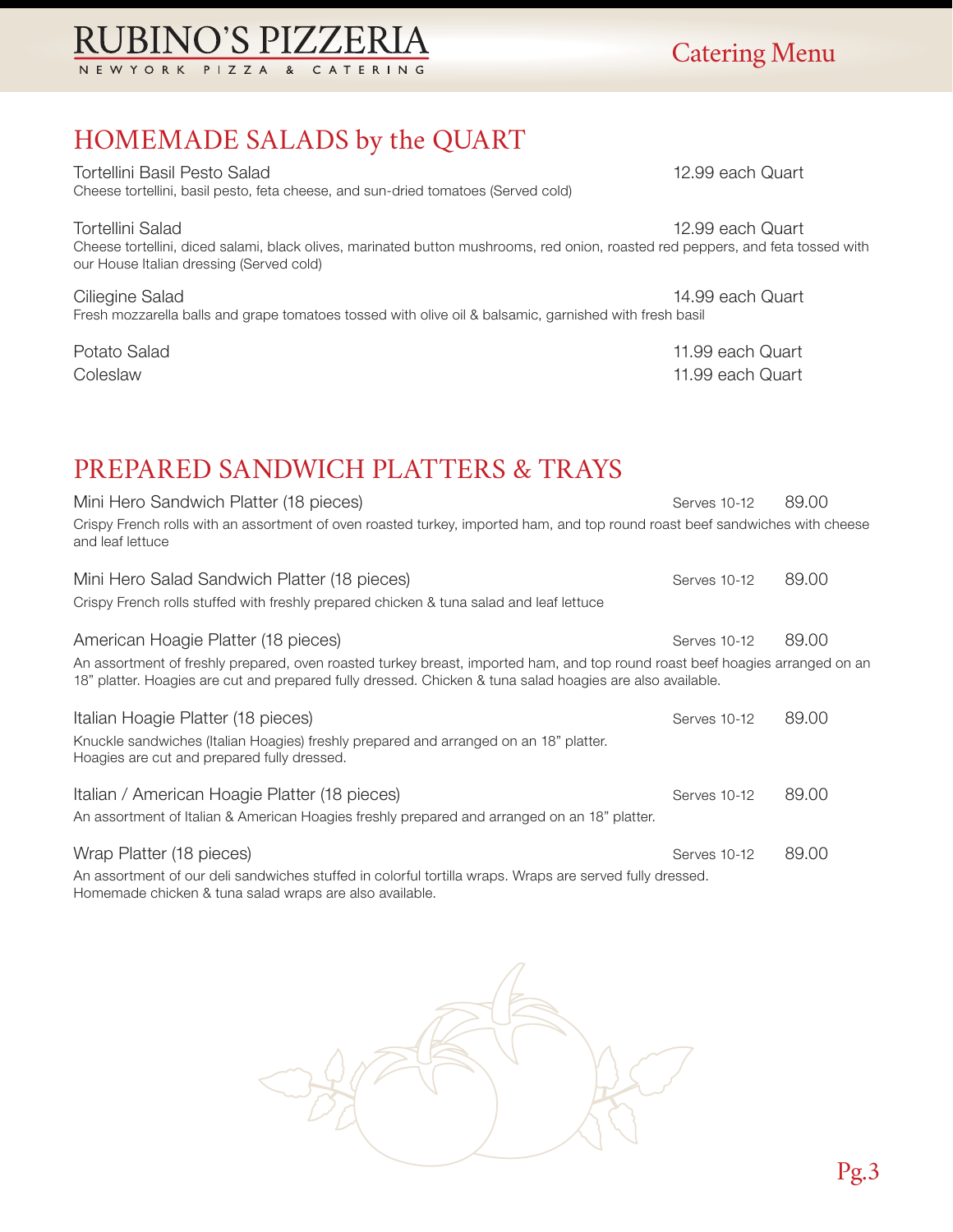| <b>SANDWICH BOX LUNCHES</b> (Minimum 10) |                                       |                                                                                           | 12.99 per person                             |
|------------------------------------------|---------------------------------------|-------------------------------------------------------------------------------------------|----------------------------------------------|
|                                          | · An 8" Hoagie or Flour Tortilla Wrap | · 12oz Coca Cola Beverage or Bottled Water<br>· Your choice of Gourmet Chips or Fruit Cup |                                              |
|                                          | · Italian Hoagie<br>· Vegetarian      | ⋅ Ham n' Cheese<br>· Tuna Salad                                                           | · Roast Beef n' Cheese<br>· Homemade Chicken |
| Add: A Large Gourmet Cookie              |                                       |                                                                                           | 1.79 each                                    |

#### **CHIPS**

Premium Deep River Kettle Chips (2 oz) 1.79 each Original Sea Salt, Mesquite BBQ, Salt & Vinegar, Zesty Jalapeño

#### OVEN BAKED PASTA

| (Includes Garlic Bread or Dinner Rolls)                                                                         | Serves | Small<br>$8-12$ | Large<br>$16 - 20$ |
|-----------------------------------------------------------------------------------------------------------------|--------|-----------------|--------------------|
| Baked Rigatoni<br>Tomato sauce with ricotta and mozzarella                                                      |        | 45.00           | 85.00              |
| Baked Rigatoni w/Meat Sauce<br>Tomato sauce with ricotta and mozzarella                                         |        | 50.00           | 90.00              |
| Baked Rigatoni w/ Sausage<br>Tomato sauce with ricotta and mozzarella                                           |        | 50.00           | 90.00              |
| Baked Rigatoni Quattro Formaggi<br>Creamy four cheese sauce blended with ricotta, topped with melted mozzarella |        | 50.00           | 90.00              |
| Homemade Meat Lasagna<br>Layers of pasta sheets, tomato sauce, seasoned ricotta, and crumbled meatballs         |        | 50.00           | 90.00              |
| Homemade Cheese Lasagna<br>Layers of pasta sheets, tomato sauce, and seasoned ricotta                           |        | 45.00           | 85.00              |
| Vegetable Lasagna Alfredo<br>Fresh seasonal vegetables and seasoned ricotta with Alfredo sauce                  |        | 50.00           | 90.00              |
| Macaroni & Cheese<br>Pasta shells baked in a creamy cheddar cheese sauce                                        |        | 45.00           | 85.00              |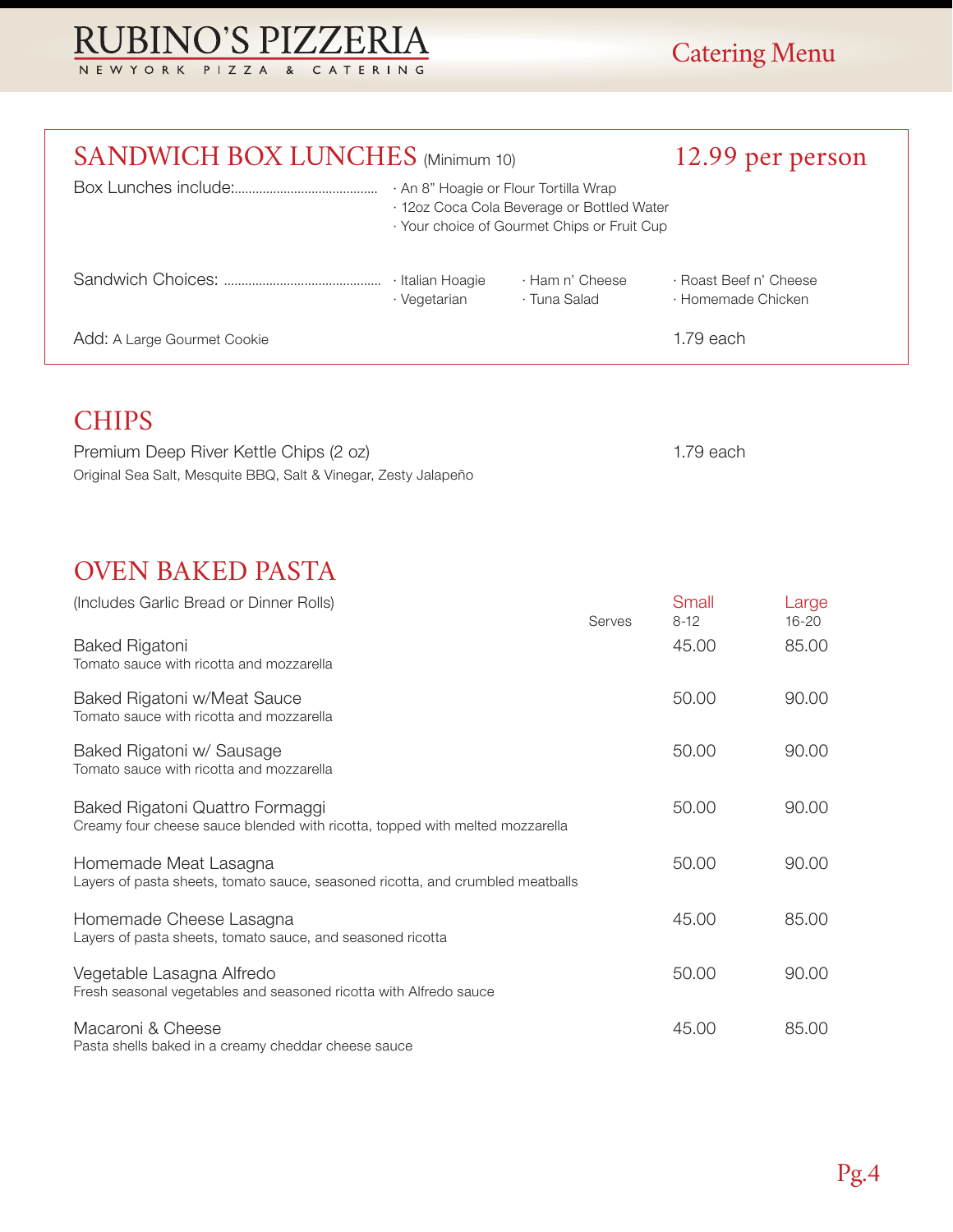#### PASTA ENTREES

| (Includes garlic bread or dinner rolls) Served in aluminum pans.                                                                                        | Serves | Small<br>$8-12$ | Large<br>$16 - 20$ |
|---------------------------------------------------------------------------------------------------------------------------------------------------------|--------|-----------------|--------------------|
| Pasta w/ Homemade Tomato Sauce                                                                                                                          |        | 40.00           | 75.00              |
| Choose: Spaghetti, Penne, Mezzi Rigatoni or Cheese Tortellini                                                                                           |        |                 |                    |
| Pasta w/ Homemade Meat Sauce<br>Choose: Spaghetti, Penne, Mezzi Rigatoni or Cheese Tortellini                                                           |        | 45.00           | 85.00              |
| Pasta w/ Alfredo Sauce<br>Choose: Fettuccini, Penne, Cheese Tortellini or Mezzi Rigatoni                                                                |        | 45.00           | 85.00              |
| Penne Vodka or Arrabbiata<br>Penne pasta tossed in our Vodka Rosa or spicy tomato sauce                                                                 |        | 40.00           | 75.00              |
| Tortellini Pesto Alfredo or Parma Rosa<br>Cheese tortellini tossed in a basil pesto cream sauce or a rich tomato cream sauce                            |        | 50.00           | 90.00              |
| Tortellini Primavera<br>Cheese tortellini tossed with fresh seasonal vegetables in our homemade tomato cream sauce                                      |        | 50.00           | 90.00              |
| Vodka Chicken Riggies<br>Sautéed chicken breast, roasted peppers, and mushrooms tossed with Mezzi Rigatoni in our Vodka Rosa sauce                      |        | 60.00           | 115.00             |
| Marsala Chicken Riggies<br>Sautéed chicken breast, caramelized onions, and mushrooms tossed with Mezzi Rigatoni in a creamy mushroom Marsala wine sauce |        | 60.00           | 115.00             |
| Chicken Broccoli Alfredo<br>Mezzi rigatoni with grilled chicken breast and fresh broccoli in a rich Parmesan cream sauce                                |        | 60.00           | 115.00             |

#### DON'T FORGET  $\overline{\phantom{a}}$ OUR HOMEMADE MEATBALLS & ARANCINI (RICE BALLS)

| Meatballs in Tomato Sauce<br>Large 2 oz Homemade Meatballs (Does not include bread)                                   | 40.00<br>$(20 \text{ pc})$ | 80.00<br>$(40 \text{ pc})$ |
|-----------------------------------------------------------------------------------------------------------------------|----------------------------|----------------------------|
| Homemade Arancini<br>Rice Balls (Risotto, crumbled meatball, peas, Romano cheese)<br>Served with our Parma Rosa sauce | 40.00<br>(20~pc)           | 80.00<br>(40~pc)           |
| <b>PASTA EXTRAS:</b>                                                                                                  |                            |                            |
| Homemade Tomato Sauce                                                                                                 | 16 oz                      | 7.50                       |
| Romano Cheese                                                                                                         | 16 oz                      | 9.50                       |
| Alfredo Sauce                                                                                                         | 16 oz                      | 9.50                       |